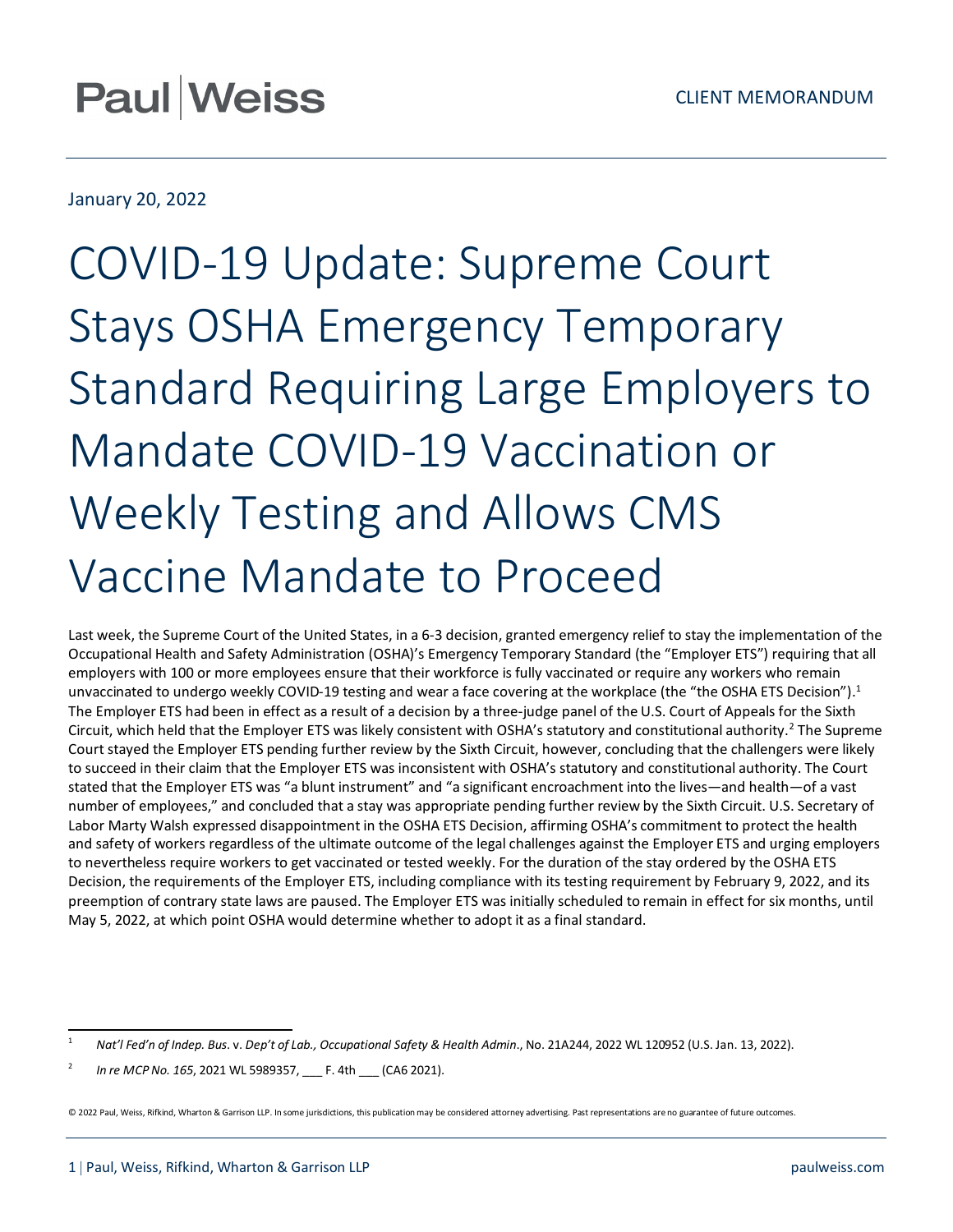In a separate ruling on the same day, the Supreme Court, in a 5-4 decision, lifted the stays issued against the vaccine mandate for healthcare workers at facilities participating in Medicare and Medicaid (the "CMS Mandate"). The CMS Mandate remains in effect nationwide as a result of this decision (the "CMS Mandate Decision").<sup>3</sup>

#### **Key Takeaways**

- The OSHA ETS Decision stays the implementation and enforcement of the requirements of the Employer ETS pending further review by the Sixth Circuit.
- The CMS Mandate Decision allows the implementation and enforcement of the CMS Mandate, which requires healthcare workers at facilities participating in the Medicare and Medicaid programs to get vaccinated against COVID-19 subject to religious or medical exemptions.
- OSHA stated that it "will do everything in its existing authority to hold businesses accountable for protecting workers," regardless of the ultimate outcome of the proceedings challenging the Employer ETS.<sup>4</sup> OSHA will be evaluating "all options" to ensure workers are protected from the risks of COVID-19.<sup>5</sup>

## **Background**

In September 2021, President Joseph Biden announced a forthcoming emergency rule requiring all employers with 100 or more employees to ensure that their workforce is fully vaccinated or that any unvaccinated workers submit a negative COVID-19 test result on a weekly basis.<sup>[6](#page-1-3)</sup> The purpose of the rule was to increase vaccination rates at "businesses all across America."<sup>[7](#page-1-4)</sup> The Biden administration intended to impose vaccine requirements on about "100 million Americans—two thirds of all workers" in tandem with other planned regulations regarding COVID-19 vaccination.<sup>8</sup> Two months later, in November 2021, consistent with President Biden's announcement, OSHA issued the Employer ETS, which it estimated would apply to 84.2 million employees and prevent over 6,500 deaths and over 250,000 hospitalizations.<sup>[9](#page-1-6)</sup> The Employer ETS required covered employees to get vaccinated against COVID-19 or take a weekly test and wear a mask at work and was intended to preempt inconsistent state and local occupational safety and health workplace laws relating to COVID-19, in particular those that ban or limit an employer from requiring vaccinations, face coverings or testing. The Employer ETS was issued alongside the CMS Mandate and followed OSHA's issuance of vaccination requirements for employees of federal contractors and subcontractors (the "Federal Contractor Vaccine Mandate") and federal employees in September 2021.

Following its issuance, the Employer ETS was met with multiple legal challenges brought by states, businesses, trade groups and nonprofit organizations.<sup>[10](#page-1-7)</sup> Parties challenging the Employer ETS filed petitions for review, with at least one petition arriving in

<span id="page-1-0"></span><sup>3</sup> *Biden* v. *Missouri*, No. 21A240, 2022 WL 120950 (U.S. Jan. 13, 2022).

<span id="page-1-1"></span><sup>&</sup>lt;sup>4</sup> DOL, Statement from Secretary of Labor Marty Walsh on Supreme Court Ruling on OSHA Emergency Temporary Standard of Vaccination, Testing (Jan. 13, 2022)[, https://www.dol.gov/newsroom/releases/osec/osec20220113.](https://www.dol.gov/newsroom/releases/osec/osec20220113)

<span id="page-1-2"></span><sup>5</sup> *Id.*

<span id="page-1-3"></span><sup>6</sup> For additional details about President Biden's announcement on the federal vaccine mandate and other initiatives and measures to reduce the number of unvaccinated individuals, please refer to our **September 15, 2021** memorandum.

<span id="page-1-4"></span><sup>&</sup>lt;sup>7</sup> The White House, Remarks by President Biden on Fighting the COVID-19 Pandemic (Sept. 9, 2021)[, https://www.whitehouse.gov/briefing](https://www.whitehouse.gov/briefing-room/speeches-remarks/2021/09/09/remarks-by-president-biden-on-fighting-the-covid-19-pandemic-3/)[room/speeches-remarks/2021/09/09/remarks-by-president-biden-on-fighting-the-covid-19-pandemic-3/.](https://www.whitehouse.gov/briefing-room/speeches-remarks/2021/09/09/remarks-by-president-biden-on-fighting-the-covid-19-pandemic-3/) 

<span id="page-1-5"></span><sup>8</sup> *Id.*

<span id="page-1-6"></span><sup>&</sup>lt;sup>9</sup> COVID–19 Vaccination and Testing; Emergency Temporary Standard, 86 Fed. Reg. 61,402, 61,408, 61,467 (Nov. 5, 2021) (to be codified at 29 C.F.R. parts 1910, 1915, 1917, 1918, 1926 and 1928), [https://www.govinfo.gov/content/pkg/FR-2021-11-05/pdf/2021-23643.pdf.](https://www.govinfo.gov/content/pkg/FR-2021-11-05/pdf/2021-23643.pdf)

<span id="page-1-7"></span><sup>&</sup>lt;sup>10</sup> The Federal Contractor Vaccine Mandate and the CMS Mandate were also met with legal challenges. In December 2021, the U.S. District Court for the Southern District of Georgia issued a nationwide injunction pausing the implementation of the Federal Contractor Vaccine Mandate. The U.S. Court of Appeals for the Eleventh Circuit subsequently denied the federal government's request for a stay of the District Court's injunction. *State of Georgia, et al* v. *President of the United States, et al*, No. 21-14269 (11th Cir. Dec. 17, 2021). As a result, the District Court's injunction remains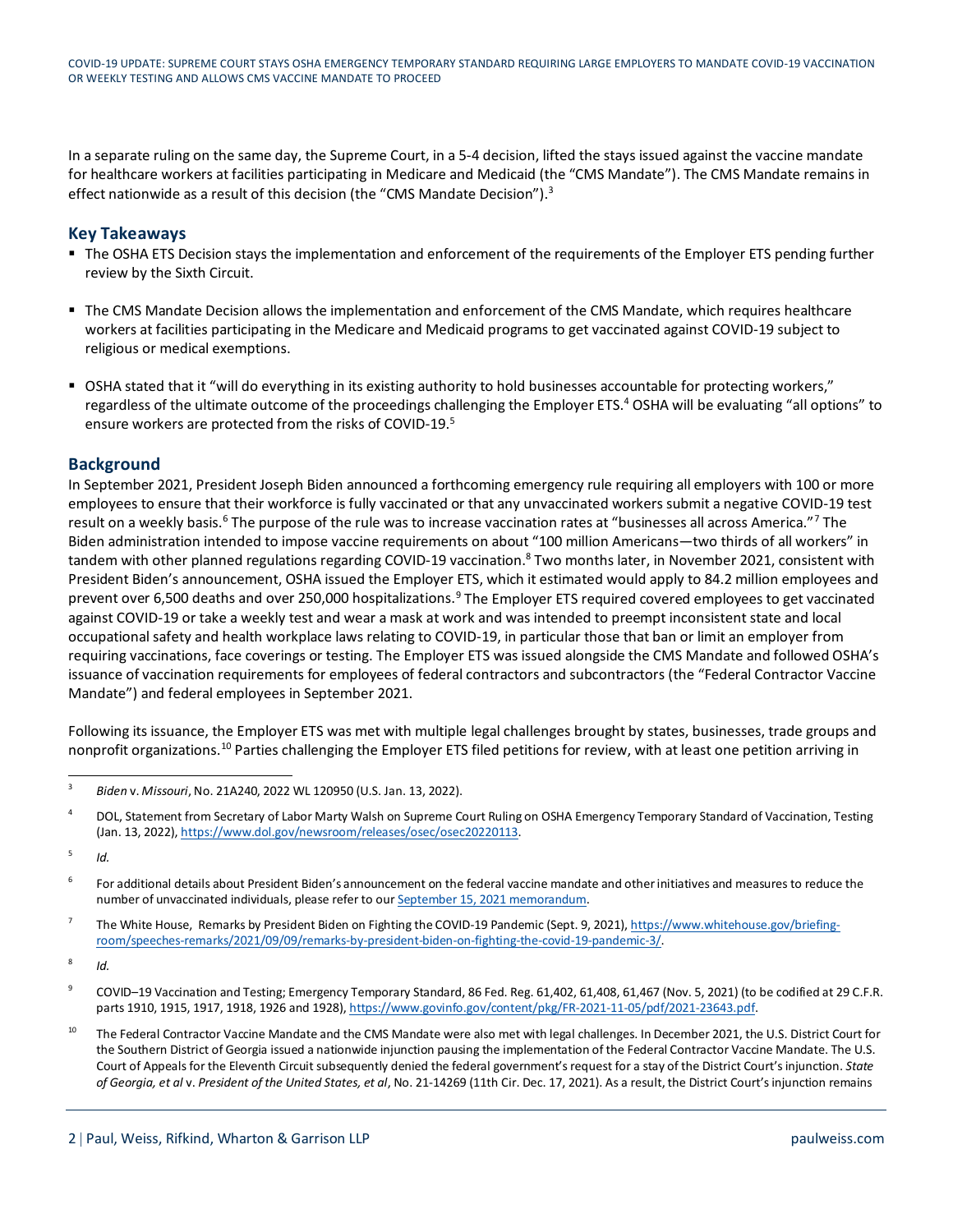each regional U.S. Court of Appeals. These cases were consolidated in the U.S. Court of Appeals for the Sixth Circuit, which was selected at random pursuant to a statutory provision governing multi-circuit petitions. Prior to consolidation, however, the U.S. Court of Appeals for the Fifth Circuit had stayed the Employer ETS pending further judicial review, holding that it likely exceeded OSHA's statutory authority, raised concerns regarding separation of powers in the absence of a clear delegation from Congress and was not properly tailored to the risks facing different types of workers and workplaces.<sup>[11](#page-2-0)</sup> A three-judge panel of the Sixth Circuit subsequently dissolved the Fifth Circuit's stay, holding that the Employer ETS was likely consistent with OSHA's statutory and constitutional authority and allowing the Employer ETS to take effect.<sup>[12](#page-2-1)</sup> In particular, the Sixth Circuit stated that the Employer ETS was "not a novel expansion of OSHA's power" and was instead "an existing application of authority to a novel and dangerous worldwide pandemic."<sup>[13](#page-2-2)</sup> Various parties filed applications in the Supreme Court requesting that the Court stay the Employer ETS, two of which were thereafter consolidated and scheduled for an expedited oral argument before the Court on January 7, 2022.

After over two hours of arguments, the 6-3 OSHA ETS Decision was issued on January 13, 2022. Justice Gorsuch, joined by Justices Alito and Thomas, authored a concurring opinion. Justices Breyer, Sotomayor and Kagan dissented in a joint opinion..

## **The OSHA ETS Decision**

#### **Majority Opinion**

The OSHA ETS Decision held that OSHA likely lacks the statutory authority to impose the Employer ETS under the Occupational Safety and Health Act ( the "OSH Act"), and the equities did not justify delaying the stay. After concluding that the Employer ETS, which requires 84 million Americans "to either obtain a COVID-19 vaccine or undergo weekly medical testing at their own expense," implicated OSHA's authority to exercise powers "of vast economic and political significance," the OSHA ETS Decision held that the OSH Act did not authorize OSHA to set "broad public health measures," such as the Employer ETS, as opposed to *workplace* safety measures, which fall within OSHA's sphere of expertise.[14](#page-2-3) Notably, the OSHA ETS Decision concluded that the risk of contracting COVID-19 at the workplace was not the type of "work-related danger[]" that OSHA is authorized to regulate.<sup>[15](#page-2-4)</sup> Although the OSHA ETS Decision acknowledged that COVID-19 is a risk that occurs in many workplaces, it characterized the risks of contracting COVID-19 as among "the hazards of daily life," over which OSHA has no regulatory authority, and distinguished it from occupational hazards that fall within OSHA's purview.<sup>[16](#page-2-5)</sup> The OSHA ETS Decision expressly recognized that OSHA has the authority to issue "targeted regulations" aimed at addressing occupation-specific risks related to COVID-19 where the virus poses "a special danger because of the particular features of an employee's job or workplace."[17](#page-2-6) The OSHA ETS Decision emphasized that OSHA historically "has never before adopted a broad public health regulation of this kind," which the majority said was a "telling indication" that the Employer ETS extended beyond the agency's legislative reach, in the absence of clear congressional authorization[.18](#page-2-7)

<span id="page-2-4"></span> $15$  *Id.* 

<span id="page-2-6"></span><sup>17</sup> *Id.* at \*4.

in effect nationwide and the Federal Contractor Vaccine Mandate is paused. On the other hand, the CMS Mandate was initially stayed in the 10 states that challenged the mandate in the U.S. District Court for the Eastern District of Missouri, *Missouri* v. *Biden*, No. 4:21-CV-01329, 2021 WL 5564501, at \*1 (E.D. Mo. Nov. 29, 2021), and also in the 14 states that challenged the mandate in the U.S. District Court for the Western District of Louisiana, *Louisiana v. Becerra*, No. 21-30734, 2021 WL 5913302 (5th Cir. Dec. 15, 2021).

<span id="page-2-0"></span><sup>&</sup>lt;sup>11</sup> BST Holdings, L.L.C. v. Occupational Safety & Health Admin., United States Dep't of Lab., 17 F.4th 604, 604 (5th Cir. 2021).

<span id="page-2-1"></span><sup>12</sup> *In re MCP NO. 165*, 21 F.4th 357, 2021 WL 5989357 (6th Cir. 2021), *application granted sub nom. Nat'l Fed'n of Indep. Bus.* v. *Dep't of Lab., Occupational Safety & Health Admin.*, No. 21A244, 2022 WL 120952 (U.S. Jan. 13, 2022).

<span id="page-2-2"></span><sup>13</sup> *Id.* at \*7.

<span id="page-2-3"></span><sup>14</sup> *Nat'l Fed'n of Indep. Bus.* v. *Dep't of Lab., Occupational Safety & Health Admin.*, No. 21A244, 2022 WL 120952, at \*3 (U.S. Jan. 13, 2022).

<span id="page-2-5"></span> $16$  *Id.* 

<span id="page-2-7"></span><sup>18</sup> *Id.* (quoting *Free Enterprise Fund* v. *Public Company Accounting Oversight Bd*., 561 U.S. 477, 505 (2010)).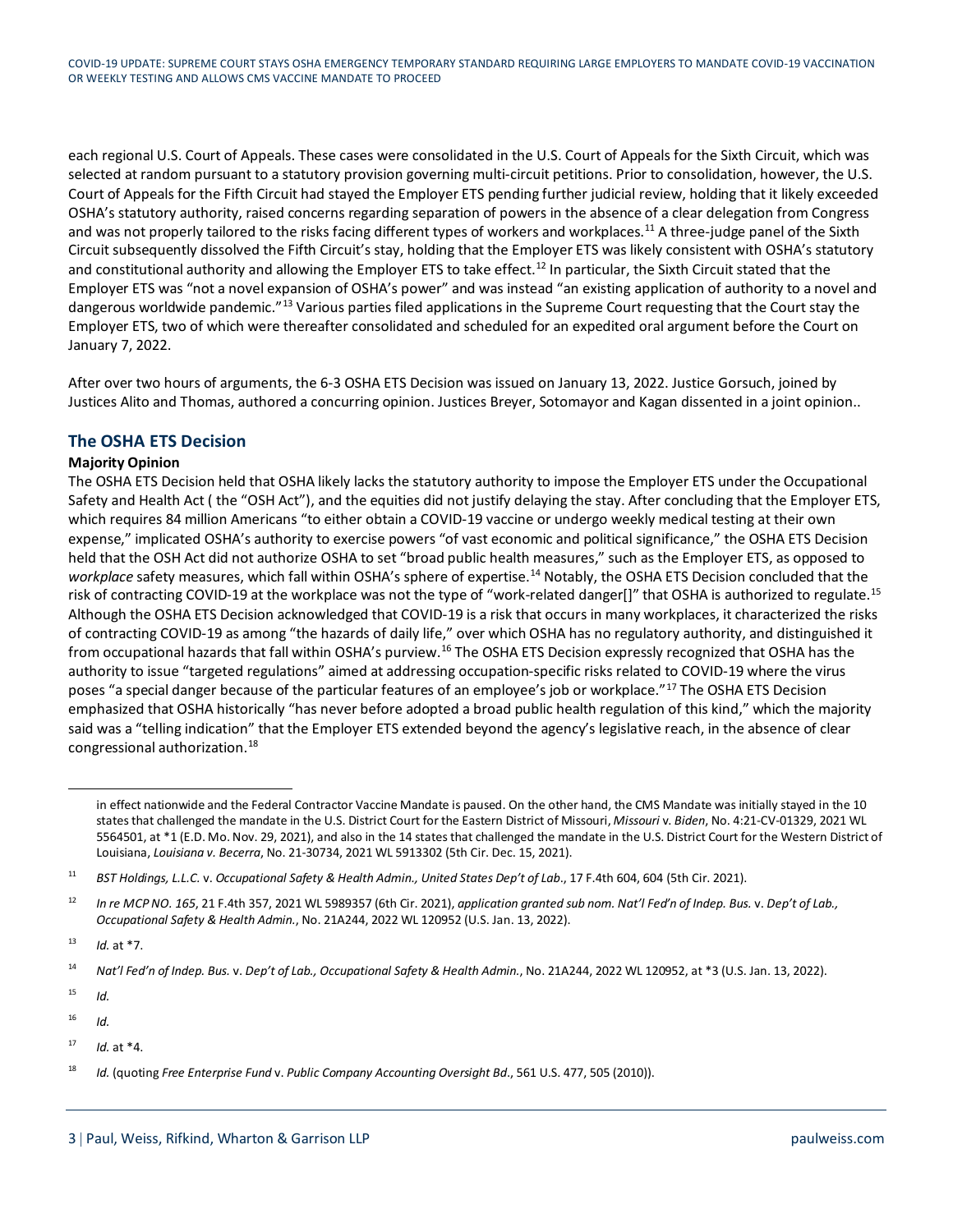The Court stayed the Employer ETS without resolving the dispute as to whether the balance of equities weighed in favor of a stay on the ground that only Congress could properly weigh such tradeoffs.<sup>[19](#page-3-0)</sup> As to the equities, the parties challenging the Employer ETS had argued that covered employers would incur unrecoverable compliance costs and that hundreds of thousands of employees would leave their jobs.<sup>[20](#page-3-1)</sup> On the other hand, the federal government had argued that the Employer ETS would save over 6,500 lives and prevent hundreds of thousands of hospitalizations.<sup>21</sup>

#### **Concurring Opinion**

The concurring opinion authored by Justice Gorsuch noted that the majority "rightly applie[d]" the "major questions doctrine" the principle that Congress "'speak[s] clearly' if it wishes to assign to an executive agency decisions 'of vast economic and political significance"—and concluded that the Employer ETS failed the doctrine's test.<sup>22</sup> Justice Gorsuch stated that while the OSH Act grants OSHA the authority to impose emergency temporary standards necessary to protect "employees" from "grave danger" in the workplace, the Act did not grant the agency "the power to issue a nationwide mandate on a major question" that is untethered to any clear congressional mandate and "induce[s] individuals to undertake a medical procedure that affects their lives outside the workplace."[23](#page-3-4) Even if the OSH Act were interpreted to provide OSHA with such authority, Justice Gorsuch argued, the "law would likely constitute an unconstitutional delegation of legislative authority."<sup>[24](#page-3-5)</sup> Justice Gorsuch argued that state and local authorities—which historically possess considerable power to regulate public health—and Congress, rather than OSHA, held the power to decide how to respond to the pandemic, including whether to mandate the vaccination or regular testing of 84 million people.<sup>25</sup>

#### **Dissenting Opinion**

The dissenting opinion by Justices Breyer, Sotomayor and Kagan posited that the majority misapplied the applicable legal standards, and in so doing, stymied the federal government's ability to counter the unprecedented threat that COVID-19 poses to employees. First, the dissenters argued that, contrary to the OSHA ETS Decision, the Employer ETS "perfectly fits" the language of the OSH Act which "commands" OSHA to issue an emergency temporary standard whenever it determines that employees are exposed to "grave danger" arising from "new hazards" or exposure to "harmful agents" and that "such [an] emergency standard is necessary to protect employees from such danger."<sup>26</sup> The dissenting opinion further argued that the Employer ETS should be afforded judicial deference given the extensive evidence in the record supporting the agency's determinations about the risks of COVID-19 and the efficacy of masking, testing and vaccination.<sup>[27](#page-3-8)</sup> Second, the dissenters criticized the majority for imposing a "judicially created exception" by concluding that the OSH Act does not provide OSHA with the power to address a disease that exists "both inside and outside the workplace."<sup>[28](#page-3-9)</sup> The dissenters argued that the language of the OSH Act does not limit OSHA's ability to regulate a workplace hazard that is also found elsewhere, such as COVID-19, and that OSHA has long regulated risks that arise both inside and outside of the workplace.<sup>[29](#page-3-10)</sup> The dissenters maintained that the Employer ETS, which responds to a workplace health emergency that is unparalleled in the agency's history and American

<span id="page-3-0"></span><sup>19</sup> *Id.*

<span id="page-3-1"></span> $^{20}$  *Id.* 

<span id="page-3-2"></span> $^{21}$  *Id.* 

- <span id="page-3-3"></span><sup>22</sup> *Id.* at \*6 (Gorsuch, J., concurring).
- <span id="page-3-4"></span> $^{23}$  *Id.* at  $*6-7$ .
- <span id="page-3-5"></span><sup>24</sup> *Id.* at \*7.
- <span id="page-3-6"></span><sup>25</sup> *Id*. at \*5.
- <span id="page-3-7"></span><sup>26</sup> *Id*. at \*8 (Breyer, J., dissenting).
- <span id="page-3-8"></span><sup>27</sup> *Id*. at \*10.
- <span id="page-3-9"></span><sup>28</sup> *Id.*
- <span id="page-3-10"></span><sup>29</sup> *Id.* at \*10–11.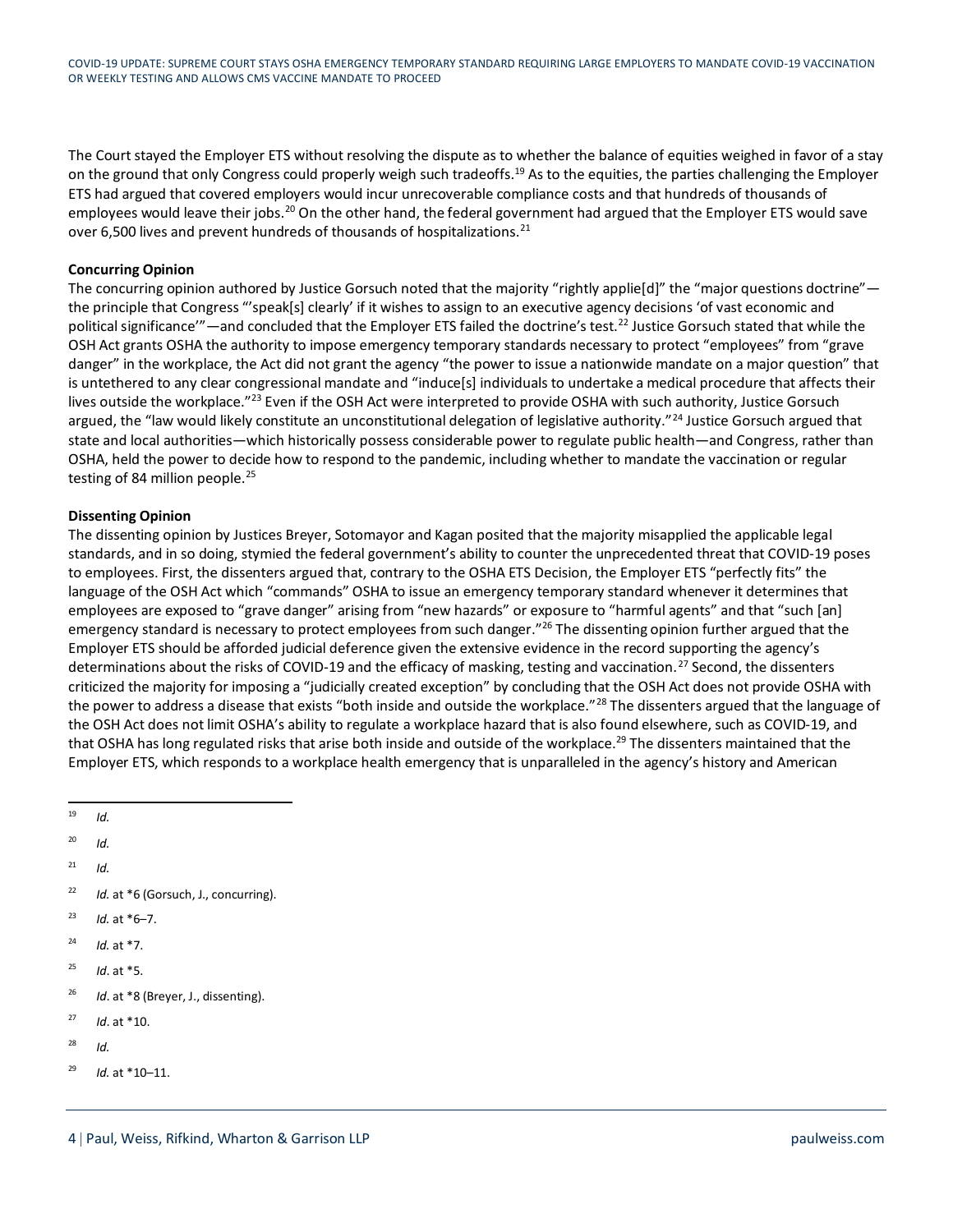working life, "lies at the core of OSHA's authority."<sup>[30](#page-4-0)</sup> Third, the dissenters argued that the balance of harms and the public interest weighed against a stay. Citing the extent of harm caused by COVID-19, including the recent surge in cases and the emergence of new variants, the dissenting Justices argued that the public interest in protecting workers from diseases and death "overwhelms the employers' alleged costs," including any disruption to businesses. $31$ 

# **Stay of the Employer ETS**

As a result of the OSHA ETS Decision, the implementation and enforcement of the requirements under the Employer ETS is stayed pending further review by the Sixth Circuit or a potential subsequent review by the Supreme Court.<sup>[32](#page-4-2)</sup> With the Employer ETS stayed, its preemption of "inconsistent state and local requirements . . . including requirements that ban or limit employers' authority to require vaccination, face covering, or testing, regardless of the number of employees" is no longer in effect.<sup>33</sup> As of January 2022, it was reported that 13 states prohibit requirements relating to COVID-19 vaccination.<sup>[34](#page-4-4)</sup> Additionally, to the extent that businesses are subject to a state or local vaccine mandate that implicates the Employer ETS, the OSHA ETS Decision may affect them. For example, New York City's private employer COVID-19 vaccine mandate requires businesses that are subject to federal vaccination requirements that are not currently in effect due to a court order to require workers who perform in-person work or interact with the public to show proof that they have received at least one dose of a COVID-19 vaccine.

Secretary of Labor Walsh expressed disappointment in the OSHA ETS Decision, stating that the Employer ETS was promulgated under "clear authority established by Congress to protect workers facing grave danger in the workplace," such as COVID-19, and that the stay "is a major setback to the health and safety of workers across the country."[35](#page-4-5) Secretary Walsh also stated that OSHA "will be evaluating all options to ensure workers are protected from" COVID-19 and "will hold businesses accountable for protecting workers," including under the General Duty Clause of the OSH Act, "[r]egardless of the ultimate outcome of these proceedings."<sup>[36](#page-4-6)</sup> Under the General Duty Clause, employers have a general duty to provide a workplace that is "free from recognized hazards that are causing or are likely to cause death or serious physical harm."[37](#page-4-7)

#### **The CMS Mandate Decision**

In a separate opinion issued on January 13, 2022, the Supreme Court granted the federal government's request to stay the injunctions against the CMS Mandate entered by the U.S. District Courts for the Western District of Louisiana and the Eastern District of Missouri.<sup>[38](#page-4-8)</sup> The CMS Mandate provides that, in order to receive Medicare and Medicaid funding, participating facilities must ensure that their staff—unless exempt for medical or religious reasons—are vaccinated against COVID-19.[39](#page-4-9)

In contrast to the conclusion reached in the OSHA ETS Decision that the Employer ETS likely exceeded OSHA's statutory authority, the Supreme Court, in a 5-4 decision, concluded that the CMS Mandate "falls within the authorities that Congress has

<span id="page-4-0"></span><sup>30</sup> *Id.* at \*11.

<span id="page-4-3"></span><sup>33</sup> 86 Fed. Reg. at 61,551.

- <span id="page-4-5"></span><sup>35</sup> DOL, Statement from Secretary of Labor Marty Walsh on Supreme Court Ruling on OSHA Emergency Temporary Standard of Vaccination, Testing (Jan. 13, 2022)[, https://www.dol.gov/newsroom/releases/osec/osec20220113.](https://www.dol.gov/newsroom/releases/osec/osec20220113)
- <span id="page-4-6"></span><sup>36</sup> *Id.*

<span id="page-4-9"></span><sup>39</sup> *Id.* at \*1.

<span id="page-4-1"></span> $31$  *Id.* at \*11.

<span id="page-4-2"></span><sup>&</sup>lt;sup>32</sup> For a more detailed discussion of the requirements under the Employer ETS, please refer to ou[r November 8, 2021 memorandum.](https://www.paulweiss.com/practices/litigation/employment/publications/covid-19-update-osha-issues-emergency-temporary-standard-requiring-employers-with-100plus-employees-to-mandate-covid-19-vaccination-or-weekly-testing?id=41654)

<span id="page-4-4"></span><sup>34</sup> Kaiser Family Foundation, State COVID-19 Data and Policy Actions (Jan. 12, 2022)[, https://www.kff.org/report-section/state-covid-19-data-and](https://www.kff.org/report-section/state-covid-19-data-and-policy-actions-policy-actions/)[policy-actions-policy-actions/.](https://www.kff.org/report-section/state-covid-19-data-and-policy-actions-policy-actions/)

<span id="page-4-7"></span> $37$  29 U.S.C. § 654(a).

<span id="page-4-8"></span><sup>38</sup> *Biden* v. *Missouri*, No. 21A240, 2022 WL 120950, at \*2 (U.S. Jan. 13, 2022).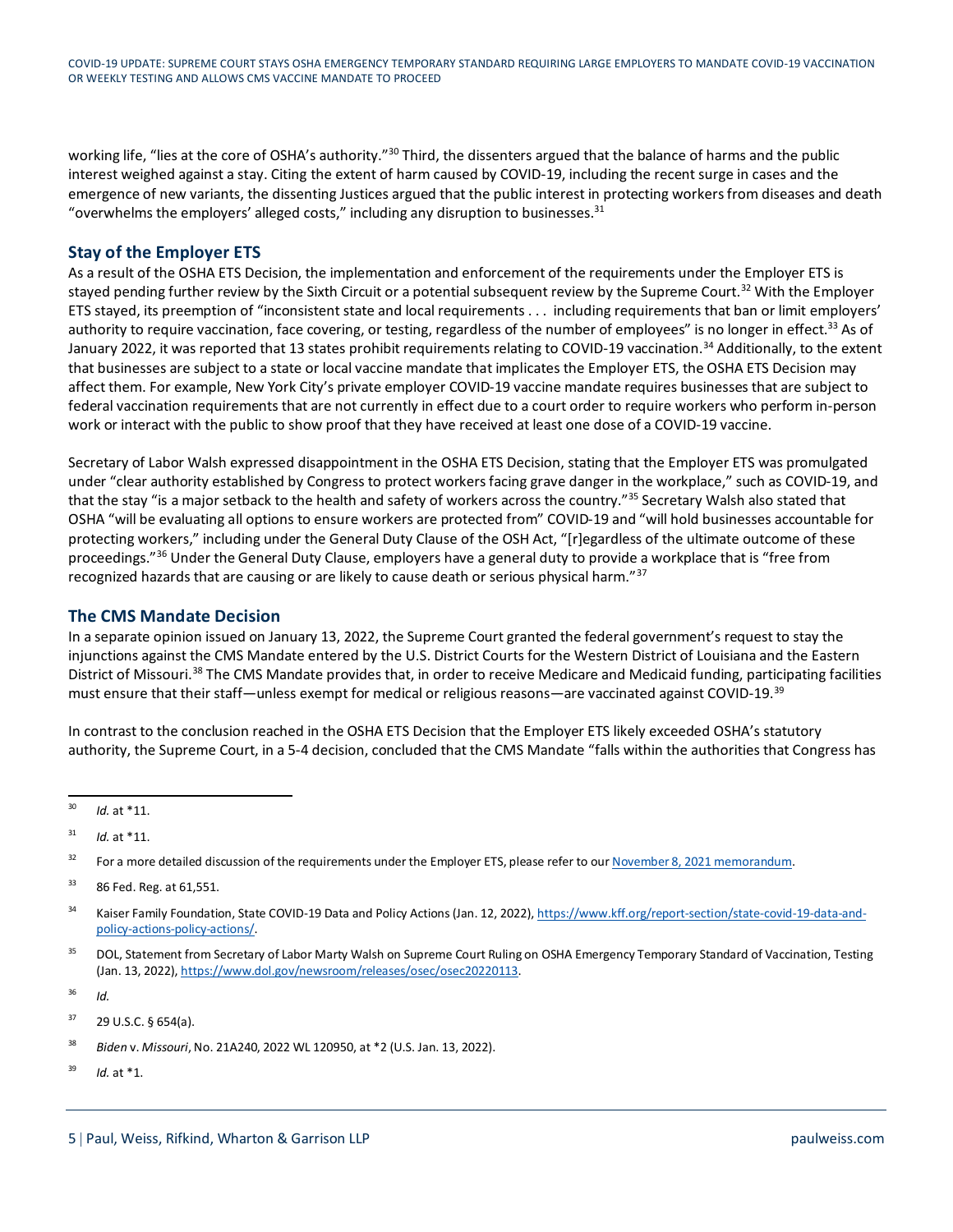conferred upon [the Secretary of Health and Human Services]."<sup>40</sup> The Court explained that the Secretary has general statutory authority to promulgate, as a condition of a facility's participation in the Medicare and Medicaid programs, such "requirements as [he] finds necessary in the interest of the health and safety of individuals who are furnished services in the institution."<sup>[41](#page-5-1)</sup> While acknowledging that "the vaccine mandate goes further than what the Secretary has done in the past to implement infection control," the Court nevertheless held that the Secretary is authorized to implement the CMS Mandate.<sup>[42](#page-5-2)</sup> Notably, the majority in the CMS Mandate Decision placed more weight on the risks of COVID-19 than the majority in the OSHA ETS Decision, stating that the "unprecedented circumstances [of the COVID-19 pandemic] provide no ground for limiting the exercise of authorities the agency has long been recognized to have."<sup>[43](#page-5-3)</sup> The CMS Mandate Decision also concluded that, given the rulemaking record, the CMS Mandate was not arbitrary and capricious, and that other statutory objections to the CMS Mandate were insufficient to invalidate the mandate.<sup>[44](#page-5-4)</sup> The CMS Mandate Decision allows the implementation and enforcement of the CMS Mandate in the 24 states where the mandate had been stayed, and thus the CMS Mandate remains in effect nationwide.

Justice Thomas, joined by Justices Alito, Gorsuch and Barrett, dissented. Justice Thomas took a narrower view of the statutory provisions CMS cited and concluded that they do not authorize the CMS Mandate. He viewed the "health and safety" statutory authority as limited to administrative requirements or sanitation of facilities.<sup>[45](#page-5-5)</sup>

Justice Alito, joined by Justices Thomas, Gorsuch and Barrett, wrote a separate dissenting opinion. Justice Alito believed that even if CMS had statutory authority to issue the mandate, it failed to show that there was "good cause" to skip the notice-andcomment rulemaking process[.46](#page-5-6) 

#### **Implications for Employers**

- The Employer ETS was initially scheduled to expire on May 5, 2022, at which point OSHA would determine whether to adopt it as a final standard. In light of the conclusion reached by the OSHA ETS Decision that OSHA likely lacks the authority to impose the Employer ETS, it is doubtful that the implementation or enforcement of the Employer ETS will be resumed before May 2022.
- OSHA, in response to the OSHA ETS Decision, stated that it intended to hold employers accountable for protecting workers from the risks of COVID-19 under its existing authority, including the General Duty Clause of the OSH Act. In addition, given that the OSHA ETS Decision expressly affirmed OSHA's authority to issue "targeted regulations" addressing occupational hazards arising from COVID-19, it is possible that OSHA could issue more limited or different COVID-19-related requirements in the future.
- Employers are advised to monitor further developments from OSHA and other federal, state and local authorities, including any laws or regulations enacted by state and local authorities in the absence of the Employer ETS, as well as further litigation updates relating to COVID-19 vaccination.
- In the wake of the CMS Mandate Decision, the CMS Mandate is now in effect nationwide. The Federal Contractor Vaccine Mandate is not affected by the CMS Mandate Decision or the Employer ETS Decision and remains paused nationwide.

- <span id="page-5-3"></span><sup>43</sup> *Id.* at \*5.
- <span id="page-5-4"></span><sup>44</sup> *Id.* at \*4.
- <span id="page-5-5"></span><sup>45</sup> *Id*. at \*6–7 (Thomas, J., dissenting).
- <span id="page-5-6"></span><sup>46</sup> *Id*. at \*9–10 (Alito, J., dissenting).

<span id="page-5-0"></span><sup>40</sup> *Id.* at \*2

<span id="page-5-1"></span><sup>41</sup> *Id.* at \*1.

<span id="page-5-2"></span><sup>42</sup> *Id.* at \*3–4.